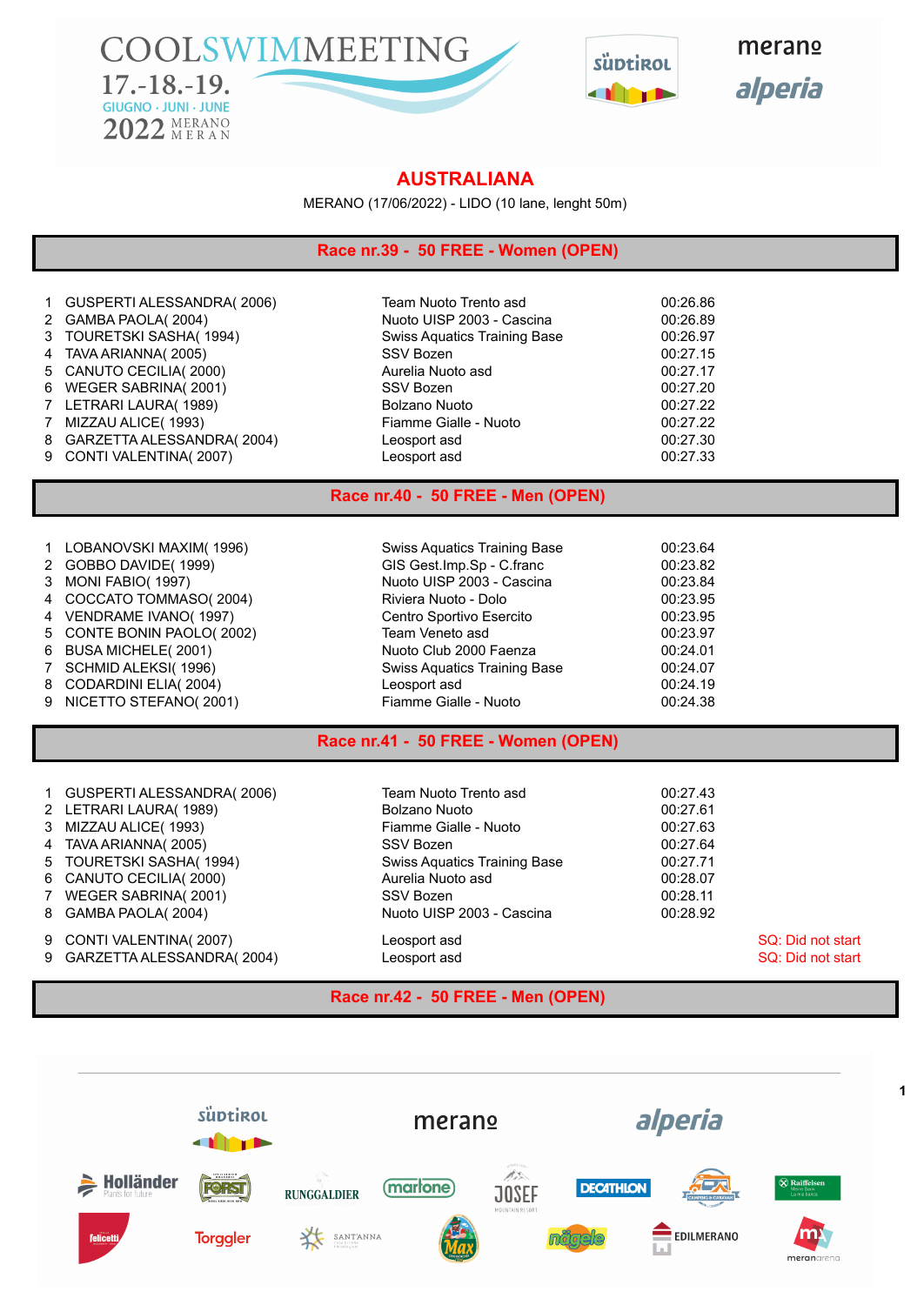|   | 1 LOBANOVSKI MAXIM(1996)            | <b>Swiss Aquatics Training Base</b> | 00:24.33 |                   |  |
|---|-------------------------------------|-------------------------------------|----------|-------------------|--|
|   | 2 CONTE BONIN PAOLO(2002)           | Team Veneto asd                     | 00:24.35 |                   |  |
|   | 3 VENDRAME IVANO(1997)              | Centro Sportivo Esercito            | 00:24.54 |                   |  |
|   | 4 GOBBO DAVIDE(1999)                | GIS Gest.Imp.Sp - C.franc           | 00:24.99 |                   |  |
|   | 5 BUSA MICHELE(2001)                | Nuoto Club 2000 Faenza              | 00:25.13 |                   |  |
|   | 6 SCHMID ALEKSI(1996)               | <b>Swiss Aquatics Training Base</b> | 00:25.16 |                   |  |
|   | 7 COCCATO TOMMASO(2004)             | Riviera Nuoto - Dolo                | 00:25.25 |                   |  |
| 8 | MONI FABIO(1997)                    | Nuoto UISP 2003 - Cascina           | 00:25.48 |                   |  |
| 9 | CODARDINI ELIA(2004)                | Leosport asd                        |          | SQ: Did not start |  |
| 9 | NICETTO STEFANO(2001)               | Fiamme Gialle - Nuoto               |          | SQ: Did not start |  |
|   | Race nr.43 - 50 FREE - Women (OPEN) |                                     |          |                   |  |

| 1 GUSPERTI ALESSANDRA(2006)<br>2 TAVA ARIANNA(2005)<br>3 LETRARI LAURA(1989)<br>4 TOURETSKI SASHA(1994)<br>5 MIZZAU ALICE (1993) | Team Nuoto Trento asd<br>SSV Bozen<br>Bolzano Nuoto<br><b>Swiss Aquatics Training Base</b><br>Fiamme Gialle - Nuoto | 00:27.36<br>00:27.48<br>00:27.63<br>00:27.65<br>00:27.84 |                                                                                  |
|----------------------------------------------------------------------------------------------------------------------------------|---------------------------------------------------------------------------------------------------------------------|----------------------------------------------------------|----------------------------------------------------------------------------------|
| 6 CANUTO CECILIA(2000)<br>7 GAMBA PAOLA(2004)<br>7 GARZETTA ALESSANDRA(2004)<br>7 CONTI VALENTINA(2007)<br>7 WEGER SABRINA(2001) | Aurelia Nuoto asd<br>Nuoto UISP 2003 - Cascina<br>Leosport asd<br>Leosport asd<br>SSV Bozen                         | 00:28.54                                                 | SQ: Did not start<br>SQ: Did not start<br>SQ: Did not start<br>SQ: Did not start |

# **Race nr.44 - 50 FREE - Men (OPEN)**

| 3 LOBANOVSKI MAXIM(1996)<br>4 SCHMID ALEKSI(1996) | <b>Swiss Aquatics Training Base</b><br><b>Swiss Aquatics Training Base</b> | 00:24.69<br>00:25.55 |                   |
|---------------------------------------------------|----------------------------------------------------------------------------|----------------------|-------------------|
| 5 BUSA MICHELE(2001)                              | Nuoto Club 2000 Faenza                                                     | 00:25.66             |                   |
| 6 GOBBO DAVIDE(1999)                              | GIS Gest. Imp. Sp - C. franc                                               | 00:26.75             |                   |
| COCCATO TOMMASO(2004)                             | Riviera Nuoto - Dolo                                                       |                      | SQ: Did not start |
| NICETTO STEFANO(2001)                             | Fiamme Gialle - Nuoto                                                      |                      | SQ: Did not start |
| MONI FABIO(1997)                                  | Nuoto UISP 2003 - Cascina                                                  |                      | SQ: Did not start |
| CODARDINI ELIA(2004)                              | Leosport asd                                                               |                      | SQ: Did not start |

| 1 LETRARI LAURA(1989)<br>2 TOURETSKI SASHA(1994)<br>3 GUSPERTI ALESSANDRA(2006)<br>4 TAVA ARIANNA(2005)                       | Bolzano Nuoto<br><b>Swiss Aquatics Training Base</b><br>Team Nuoto Trento asd<br>SSV Bozen           | 00:27.39<br>00:27.47<br>00:27.77<br>00:28.02 |                                                                                                       |
|-------------------------------------------------------------------------------------------------------------------------------|------------------------------------------------------------------------------------------------------|----------------------------------------------|-------------------------------------------------------------------------------------------------------|
| 5 CANUTO CECILIA(2000)<br>5 MIZZAU ALICE(1993)<br>5 WEGER SABRINA(2001)<br>5 GAMBA PAOLA(2004)<br>5 GARZETTA ALESSANDRA(2004) | Aurelia Nuoto asd<br>Fiamme Gialle - Nuoto<br>SSV Bozen<br>Nuoto UISP 2003 - Cascina<br>Leosport asd |                                              | SQ: Did not start<br>SQ: Did not start<br>SQ: Did not start<br>SQ: Did not start<br>SQ: Did not start |
| 5 CONTI VALENTINA(2007)                                                                                                       | Leosport asd                                                                                         |                                              | SQ: Did not start                                                                                     |